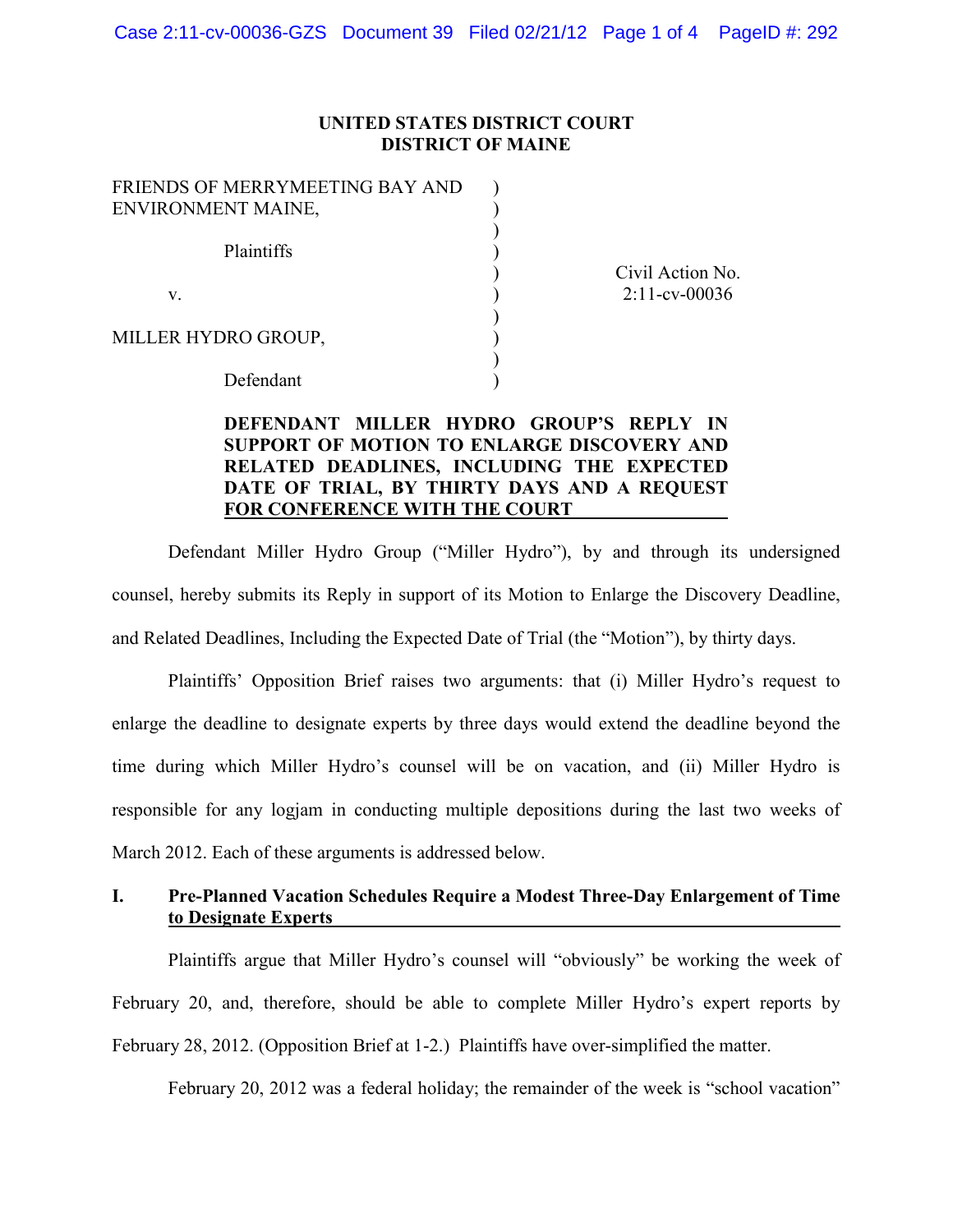week in Maine. Lead counsel for Miller Hydro will be away on a pre-planned vacation from February 22-26, 2012. Co-counsel for Miller Hydro will be away on a pre-planned vacation day on February 24, 2012. Complicating matters is the fact that counsel has to attempt to coordinate work on expert reports with multiple individuals, some of whom also are on vacation during this week.

Miller Hydro is not seeking an unreasonable extension of time. It is merely seeking a three-day enlargement of time beyond what Plaintiffs have agreed to already to account for the logistical complications created by vacation schedules. Granting that enlargement of time will cause Plaintiffs no prejudice.

### **II. Miller Hydro Has Not Caused a Logjam in Discovery**

Plaintiffs claim that Miller Hydro has created difficulties in meeting the current discovery deadline by "hanging back and not scheduling depositions." (Opposition Brief at 2.) This simply is not true.

Miller Hydro has not yet scheduled depositions of Plaintiffs' witnesses for reasons that were beyond Miller Hydro's control. Miller Hydro did not receive Plaintiffs' document production in a usable format until February 13, 2012. It is not unreasonable for Miller Hydro to refrain from conducting depositions until it has had an opportunity to review these documents. That many of Plaintiffs' documents proved to be within the public domain is unavailing – Miller Hydro did not know what documents Plaintiffs had, or did not have, until those documents were produced.<sup>1</sup> Furthermore, it is not unreasonable to expect that Miller Hydro would not schedule

 <sup>1</sup> Plaintiffs' argument that Miller Hydro was, or could have been, "fully aware" of the contents of documents held by Miller Hydro's consultant, HDR, is another red herring. As outlined in Miller Hydro's Motion, HDR produced approximately 18,546 pages of hard copy documents, and approximately 9,000 e-mails to Plaintiffs. At least in the case of the hard copies, this production was selected by Plaintiffs from larger files that were made available to Plaintiffs. It was not unreasonable for Miller Hydro to wait to see which documents would be selected by Plaintiffs for production to do a substantive review of the HDR documents, rather than inefficiently conducting a substantive review of a larger file containing documents that seemingly will have no bearing on the case.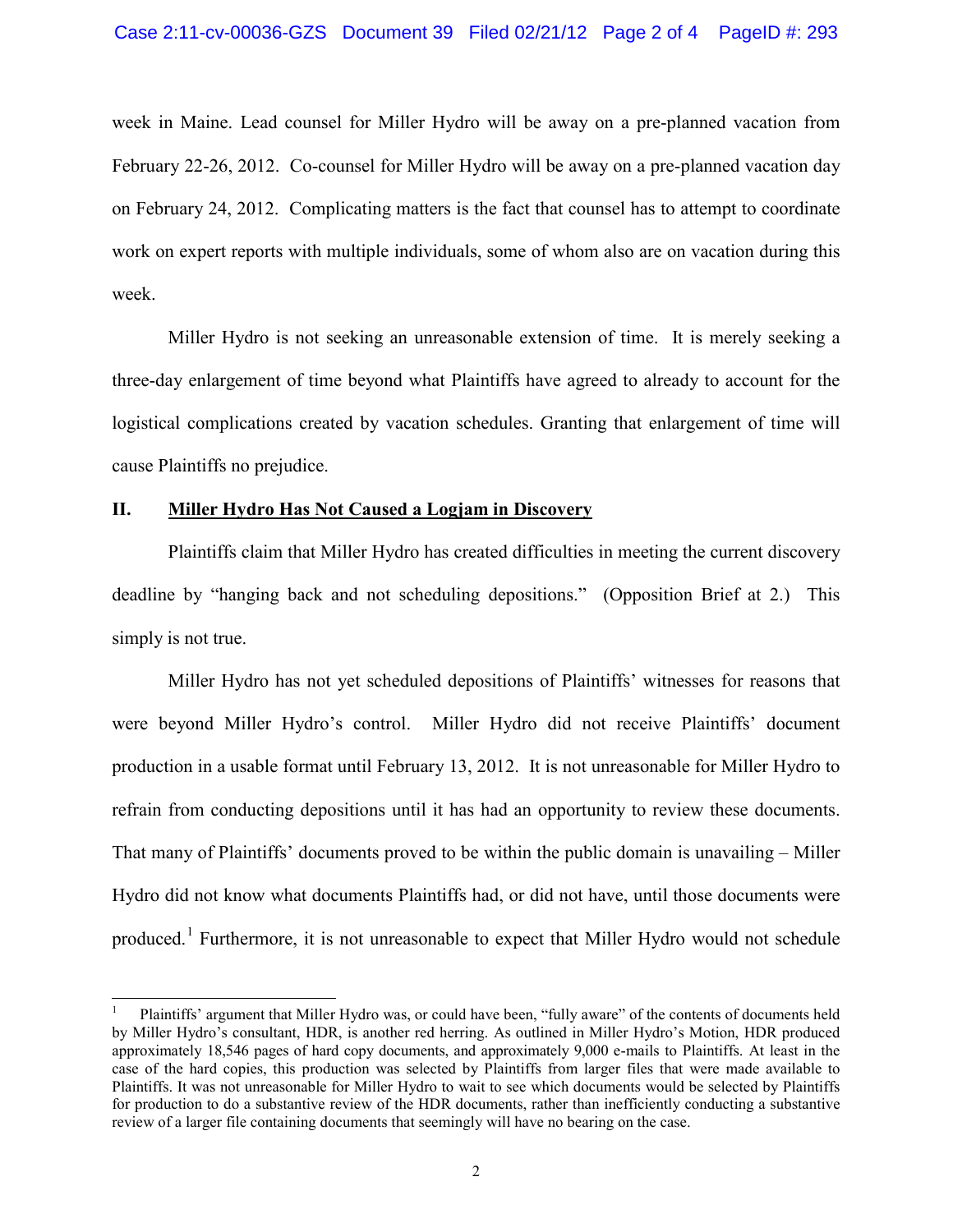#### Case 2:11-cv-00036-GZS Document 39 Filed 02/21/12 Page 3 of 4 PageID #: 294

depositions of Plaintiffs' experts until Plaintiffs' expert reports have been fully vetted by Miller Hydro's own consultants.

Plaintiffs' Opposition Brief ignores that the Court's February 9, 2012 Order requires that the depositions of Plaintiffs witnesses be consolidated in all of the FOMB Dam Cases. Pursuant to the Order, counsel for the parties must confer regarding procedures for conducting consolidated depositions before they can even discuss scheduling the depositions. This is a very recent development that had nothing to do with Miller Hydro's tactics.

Miller Hydro is seeking a mere thirty-day enlargement of deadlines. This is a modest request given the facts outlined above, and in Miller Hydro's Motion. Altering the pre-trial and trial deadlines by thirty days will enable the parties to overcome scheduling difficulties that were not of Miller Hydro's making, and will cause no prejudice to Plaintiffs. Nor, contrary to Plaintiffs' suggestion, is the survival of the Atlantic Salmon species dependent on the Court conducting a trial in July 2012 instead of August 2012.

#### **Conclusion**

For the reasons described above, Defendant Miller Hydro Group respectfully requests that the Court enlarge the pre-trial deadlines, and the expected date of trial as outlined in its Motion.

Dated: February 21, 2012 Respectfully submitted,

/s/ Theodore A. Small Paul McDonald Theodore A. Small

Bernstein Shur 100 Middle Street; PO Box 9729 Portland, ME 04104-5029 207-774-1200

Attorneys for Defendant Miller Hydro Group